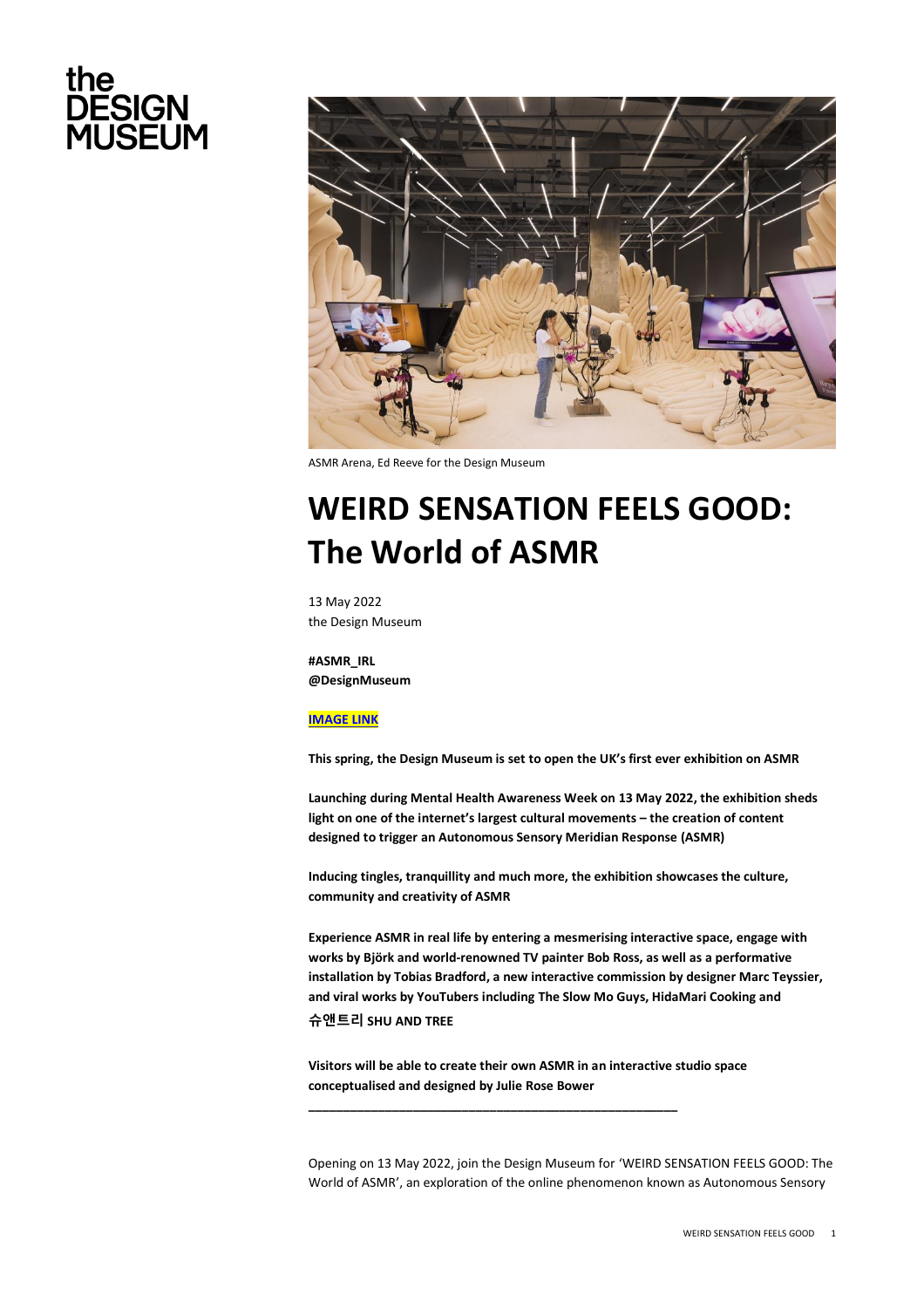Meridian Response (ASMR). Visitors are invited to immerse themselves in the design story of an evolving internet sensation through a series of 40 audio, visual, and tactile works. The exhibition is presented in collaboration with ArkDes, the Swedish Centre for Architecture and Design.

ASMR is a term that describes a physical sensation: euphoria or deep calm, sometimes a tingling in the body. In recent years an online audience of millions has grown, dedicated to watching the work of designers and content creators who try to trigger this feeling in their viewers. This is done by whispering or eating, touching or tapping, and far more besides. For ASMRtists, everything has the possibility to be trigger a response in experiencers.



Meridians Meet by Julie Rose Bower, Ed Reeve for the Design Museum

ASMR injects the Internet with softness, kindness, and empathy. As a movement, it allows us to understand another side to the Internet: one that is slow, gentle, and centred on selfcare. The exhibition traces how people across the globe are using ASMR to help cope with anxiety, stress, insomnia and loneliness.

Enter the exhibition and dive into the world of Visual ASMR. Wander through a section dedicated to mesmerising 3D motion design, immediately establishing the artform's close relationship with emerging technologies. Alongside digital works, experience paintings and corresponding episodes of *The Joy of Painting* by the celebrated TV artist and 'Godfather of ASMR' Bob Ross – the first time they are being exhibited in the UK.

Meet twelve ground-breaking ASMRtists and hear their definitions of the movement. Discover mysterious objects that embody these definitions, including a salivating tongue by artist Tobias Bradford, and researcher Marc Teyssier's prototype of an artificial skin for a mobile device.

Next, walk through a live studio-space created by artist and researcher Julie Rose Bower, exploring the act of close-listening through five unique installations including echoes in a cave, the crunch of snow underfoot, the sound of a coin dropping into a wishing well, and more.

Fall into the ASMR Arena – a structure made from a continuous pillow where you can immerse yourself in a selection of audio-visual works. Explore examples of Unintentional ASMR that celebrate the variety of ways that the feelings can be triggered and, in

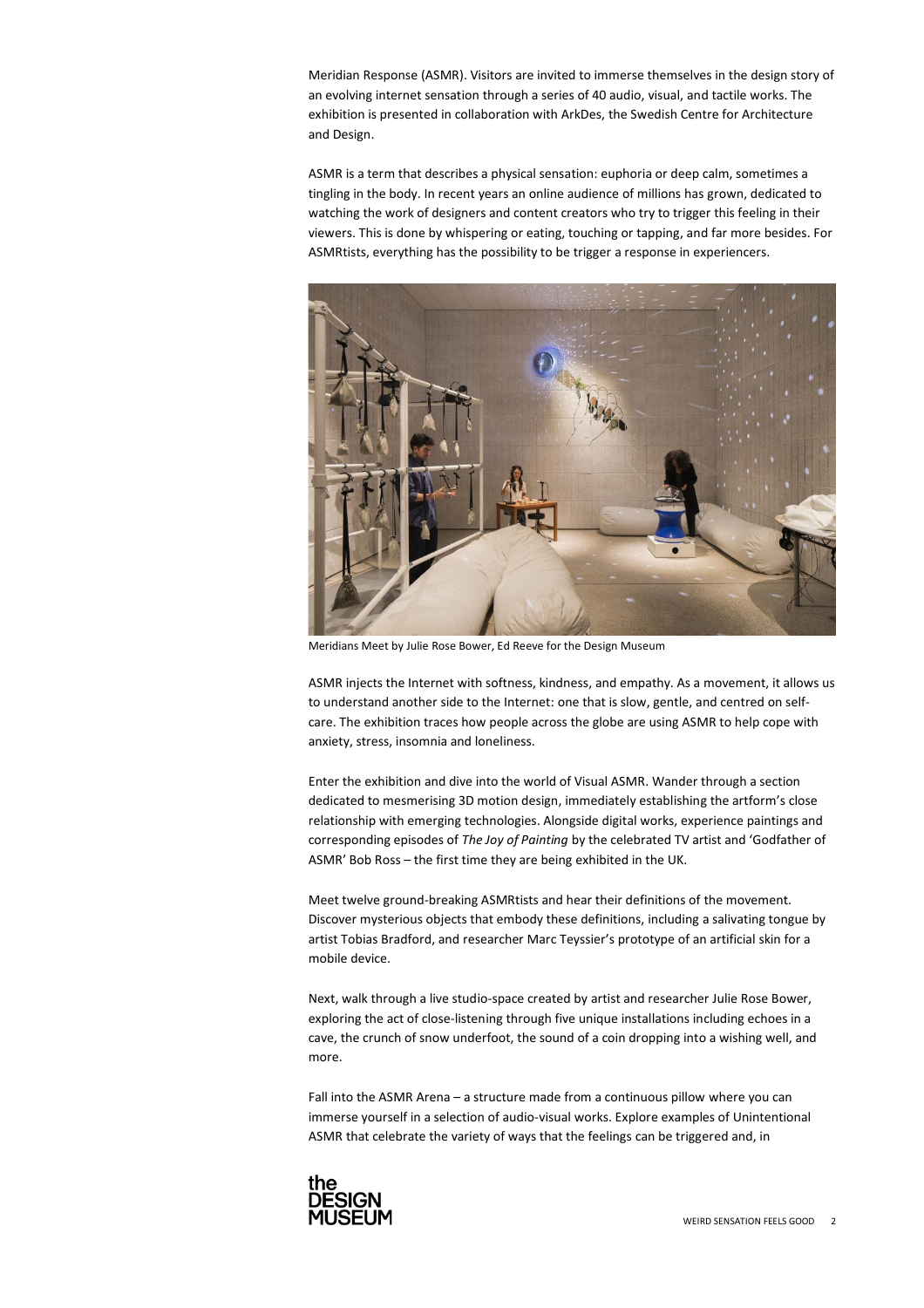particular, cases that go viral as a result – including hushed words from Björk, woodblock carving, footage of intricate beadwork at the V&A.

Be guided through a landscape of Intentional ASMR, shedding light on some of the more specialist practices of ASMRtists from around the world. Expect to see an instructional ASMR baking video, traditional wet-shaving in a Japanese barbershop, and dogs getting haircuts in a Korean dog-grooming salon. Also featured are examples commissioned by IKEA and Virgin Atlantic, showing how ASMR techniques are used to make soothing content in a commercial context.

Tickets for the exhibition are now on sale. Visit designmuseum.org to book your visit today.

# **-Ends-**

**Notes to Editor**

'WEIRD SENSATION FEELS GOOD: The World of ASMR' is an exhibition created and presented in collaboration with ArkDes, Sweden's National Centre for Architecture and Design, and was first presented in Stockholm.

# **ArkDes**

### **Curated by:**

James Taylor-Foster, Curator of Contemporary Architecture and Design at ArkDes Assistant Curator: Esme Hawes, Displays Curator at the Design Museum

# **Exhibition 3D Design:**

ĒTER (Dagnija Smilga, Kārlis Bērziņš, Niklāvs Paegle)

**Exhibition 2D Design:** Agga Mette Stage and Alexander Sӧder

### **Exhibition Partner:**



**Exhibition Supporter:**



**Exhibition Supporter:**